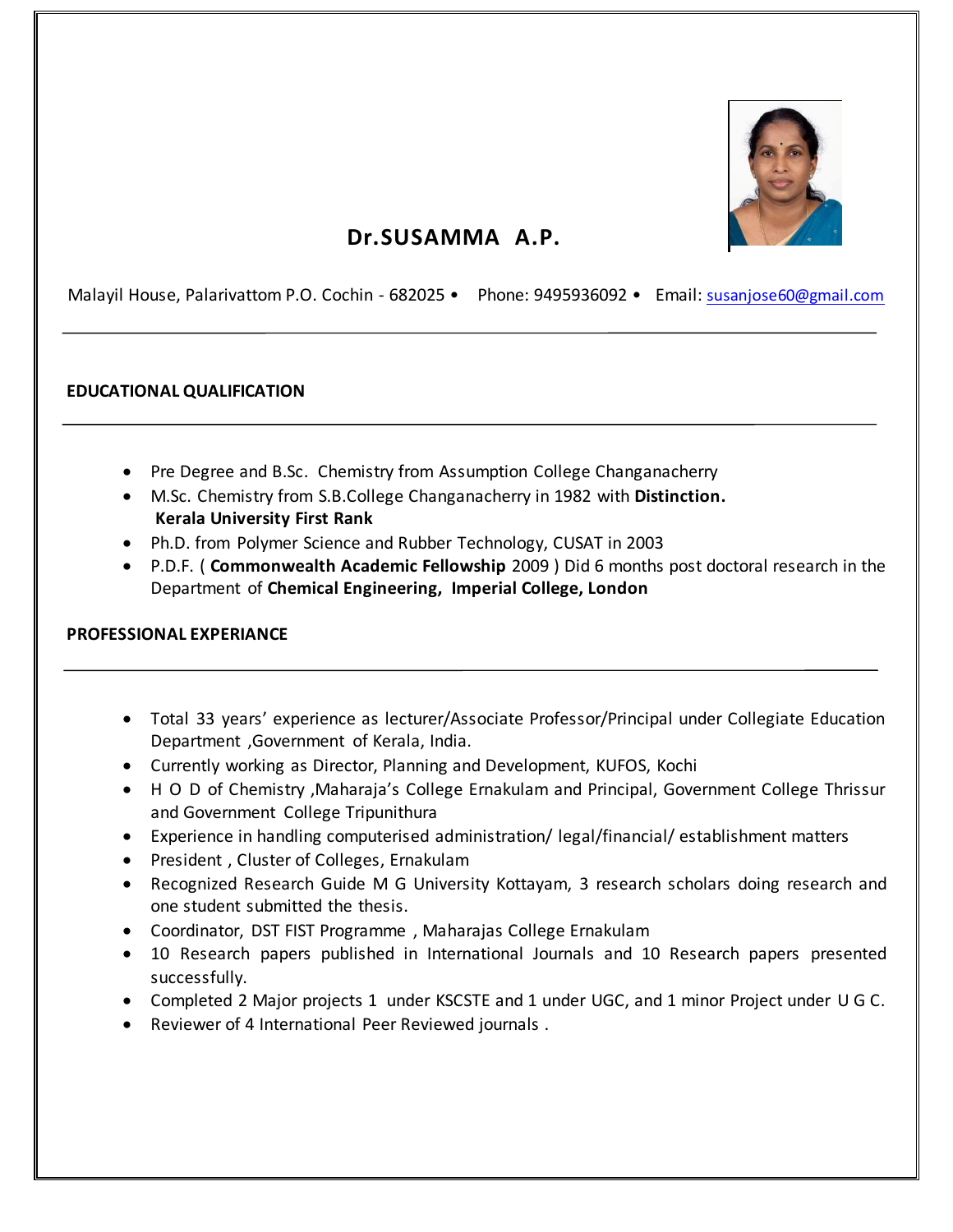# **Honours and Awards**

- P .V Nair Gold Medal for securing the highest percentage of marks for MSc Degree in April 1982 awarded by University of Kerala.
- Jawaharlal Nehru award including 2 books of Jawaharlal Nehru for securing first rank for M.Sc Chemistry in the year1982.
- Got Commonwealth Academic Staff Fellowship Award 2009 for doing 6 months postdoctoral research at Imperial College London.
- Recipient of Assumption Alumina Award 2013 instituted by Alumini Association, Assumption College Changanacherry

#### **PUBLICATIONS &RESEARCH DETAILS**

#### **Research Publications in International Journals**

- 1. **A.P Susamma**, V.T.E Mini and A.P Kuriakose "Studies on Novel Accelerator System in the Sulphur Vulcanization of Natural Rubber". *Journal of Applied Polymer Science (***2001**) 79, 1-8.
- 2. **A.P Susamma**, Mary Kurian and A.P Kuriakose "A New Binary Accelerator System for Filled Natural Rubber Vulcanization". *Iranian Polymer Journal* **(2002)** 11(5), 311-323.
- 3. **A.P Susamma**, and A.P Kuriakose "New Binary Accelerator System for Vulcanization of Polychloroprene Rubber". *Progress in Rubber Plastics and Recycling Technology*. **(2003)** 19 (4), 231-250.
- 4. Mary Kurian, **A.P Susamma**, and A.P Kuriakose "Amidinothiourea as a Secondary Accelerator for the Vulcanization of Filled Natural Rubber *Progress in Rubber Plastics and Recycling Technology*. **(2004)** 20(2) 133-162
- 5. **A.P Susamma**, Mary Kurian and A.P Kuriakose "New Binary Accelerator Systems for Sulphur Vulcanization of Styrene Butadiene Rubber". *Plastics, Rubbers and Composites.* **(2004)** 33 (2/3) 63-70
- 6. **A.P Susamma** A.M Mini and A.P Kuriakose "Amidino phenyl thiourea as a Secondary Accelerator for Vulcanization of Natural rubber-Polychloroprene Blends" *Journal of Rubber Research.* **(2008)** 11(2) 114- 123
- 7. A.P Susamma, N.M Claramma, Ajalesh B Nair and A.P Kuriakose. "Studies on New Binary Accelerator Systems for the Vulcanisation and Rheological Behaviour of Natural Rubber Latex" (2010) *Journal* of *AppliedPolymer Science,*Vol. 115, 2310–2316
- 8. A.P Susamma, Ajalesh B Nair, A.M.Mini and A.P Kuriakose "Studies on new vulcanization ingredien<sup>t</sup>s (Amidinophenyl thiourea as accelerator, Rice husk and Coir pith as fillers, Oil from refinery sludge and Rice bran oil as process aids) for NR-SBR blends" Communicated to *Journal of Material Science*
- **9. A.P.Susamma** and Jophy Jose "Studies on Natural rubber Nanocomposites by incorporatingamine functionalised Graphene Oxide" Plastics, Rubber and Composites , Publised online : 09 October 2020**.**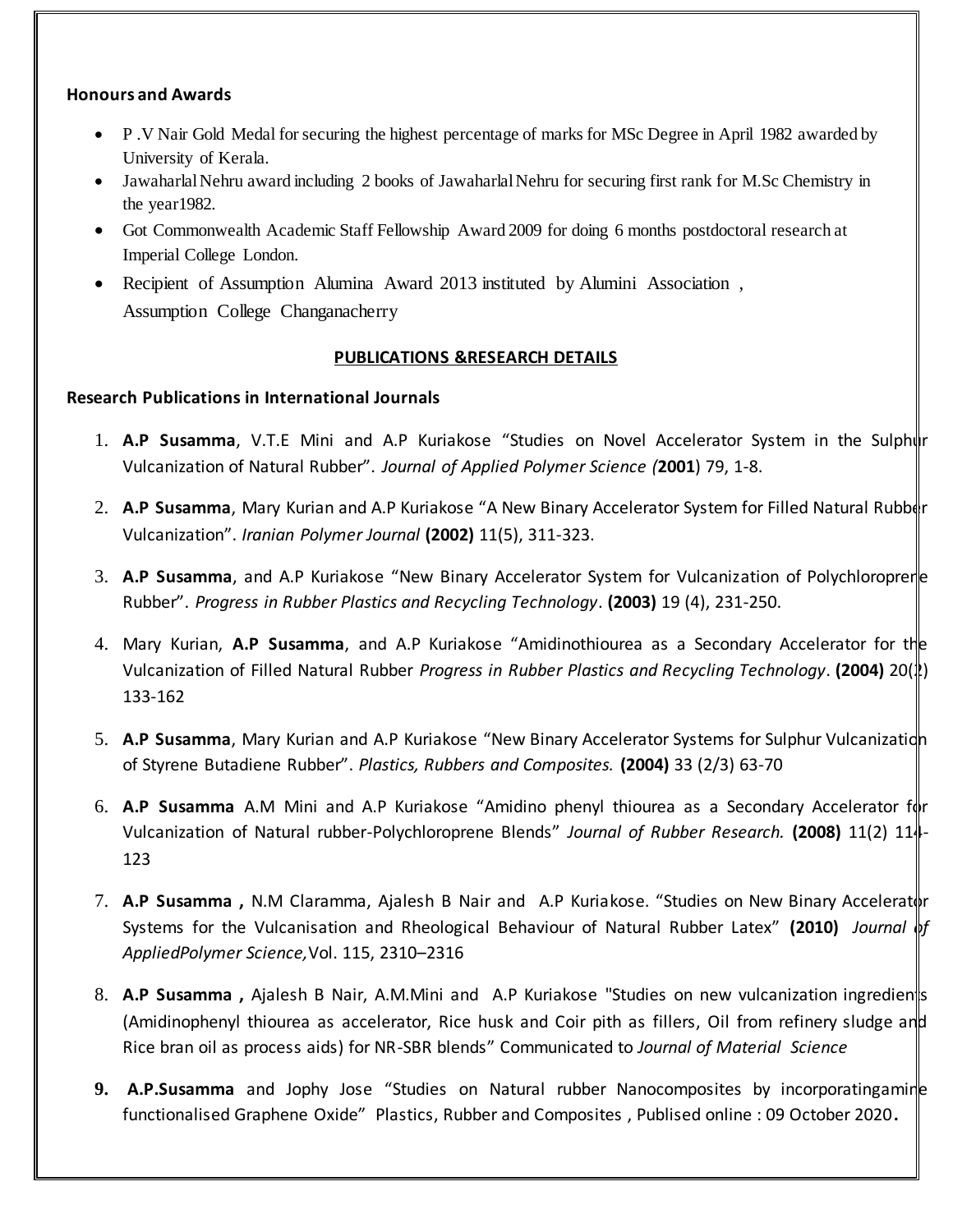10. A.P.Susamma and Jophy Jose "Studies on Natural rubber Nanocomposites by incorporating Zincoxide modified Graphene oxide"Journal of Rubber Research. Publised online : 07-10-2020**.**

## **Research Papers Presented**

- 1. "Effect of Fillers on a New Binary Accelerator System for Sulphur Vulcanization of NR" Paper presented in the thirteenth Kerala Science Congress held at Thrissur 29-30 January 2001
- 2. "New Binary Accelerator System for Vulcanization of NR-CR Blends". The International Seminar on Advances in Polymer Technology (APT 04) at **CUSAT**, Kochi on 16th &17th January 2004
- 3. "Novel Accelerator System for Vulcanization of Natural rubber-Polychloroprene Blends" The International Seminar on Elastomers (ISE2005) held during 5<sup>th</sup> to 8<sup>th</sup> April 2005, in Rio de Janeiro, **BRAZIL**
- 4. **"**Effective use of eco-friendly Waste materials rice husk and coir pith as fillers And oil from refinery sludge as process aid In the vulcanisation of rubber" The International Seminar on Biodiversity utilization (Biocam 2008) held during 6th to 9thFeb 2008 at CMFRI, CUSAT**.**
- 5. "Studies on Natural Rubber Composites Containing Novel Natural Fillers: Rice Husk and Coir Pith" International seminar on Material science ICMSRN-2008 during 26<sup>th</sup> to 28<sup>th</sup> Feb. 2008 at Mother Teresa Women's University, Kodaikanal, Tamil Nadu, India.
- 6. "Novel accelerator system in the vulcanization of NR-SBR blends" National Symposium on polymerprospects and challenges POLMSYM 2008 on 4<sup>th</sup>, 5<sup>th</sup> April 2008 at National Institute of Technology Calicut, Kerala, India.
- 7. "Effective use of oil from refinery sludge as process aid In the vulcanization of natural rubber and their blends" National Seminar on Current Advances in Chemical Sciences at S.H College Thevara, India on .26th & 27th November 2008
- 8. "Rubber nanocomposites with nickel ferrite-Preparation, mechanical and electrical Characterisation" International Conference on Materials for the Millennium MATCON 2010 organized by Department of Applied Chemistry, **CUSAT** during 11th to 13th January 2010
- 9. "Microporous Polymer Foams from Natural Rubber and Soybean oil Medium Internal Phase waterin -oil Emulsions" International Conference on Rubber and Rubber like Materials,(ICRRM– 2013), March 6-9, 2013
- 10. "Synthesis and characterization of Nano ZnO" National Seminar on **on Trends in Physical Sciences TriPS – 2013 at** Sree Sankara College, Kalady during 25th and 26th July2013
- 11. "Synthesis of Nano zinc oxide powder by Gel combustion method" National Seminar on Advances in Nanomaterials and Polymers at Bharat matha Colllege Trikkakkara during 11<sup>th</sup> and 12<sup>th</sup> March 2014.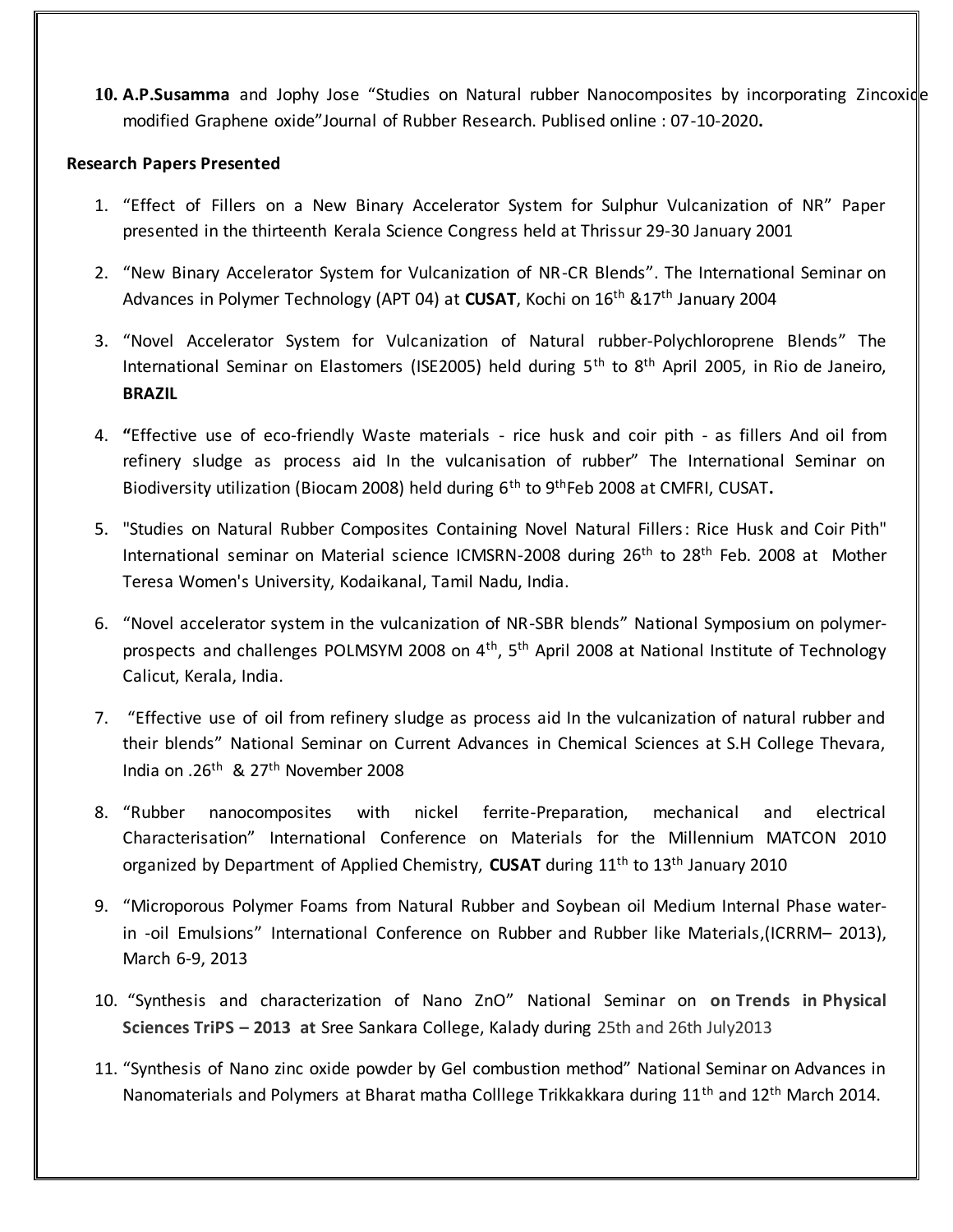# **Research projects undertaken**

- **1.** "New vulcanization Ingredients for Rubber Product Manufacture" Funded by Kerala State Council for Science, Technology and Environment **(KSCSTE)** Major project. Duration 3 years (Principal Investigator)- **Completed**
- 2. "Novel vulcanization Ingredients for Synthetic Rubber Product Manufacture" Funded by **U G C** Minor project. Duration 2 Years. (Principal Investigator) **Completed**
- **3.** Development of Microporous Polymer Foams from Natural Rubber and Soybean oil Medium Internal Phase water- in -oil Emulsions (**Commonwealth** Academic Post doctoral fellowship at **Imperial College London)**
- **4.** "Development of Graphene oxide based rubber nanocomposites and studies on its mechanical and electrical properties" Funded by **U G C** Minor project. Duration 2 Years. (Principal Investigator) **Completed**

# **Reviewer for 4 international Peer reviewed journals.**

- 1. *Polymer Science* Impact factor 5.23,
- 2. *Soft matter* Impact factor 4.7,
- 3. *R S C Advances* Impact factor 2.56,
- 4. *Journal of Materials Chemistry A* Impact factor 7.44,

# **PERSONAL PROFILE**

| Name                  | Dr.Susamma A. P.                                                                                           |
|-----------------------|------------------------------------------------------------------------------------------------------------|
| Age & DOB             | 60, 30 $-$ May $-$ 1960                                                                                    |
| <b>Marital Status</b> | Married,<br>2 Children & Grandma of Eliza, Serah, Emelyn and Joe                                           |
| Sex                   | Female                                                                                                     |
| Nationality           | Indian                                                                                                     |
| <b>Contact Number</b> | +91 9495936092                                                                                             |
| Email ID              | susanjose60@gmail.com,<br>susamma@kufos.ac.in,dr_plan@kufos.ac.in                                          |
| <b>Address</b>        | Dr. Susamma A.P., Malayil House, St. John Baptist's<br>Church Road, Palarivattom P.O, Kochi, Kerala 602025 |